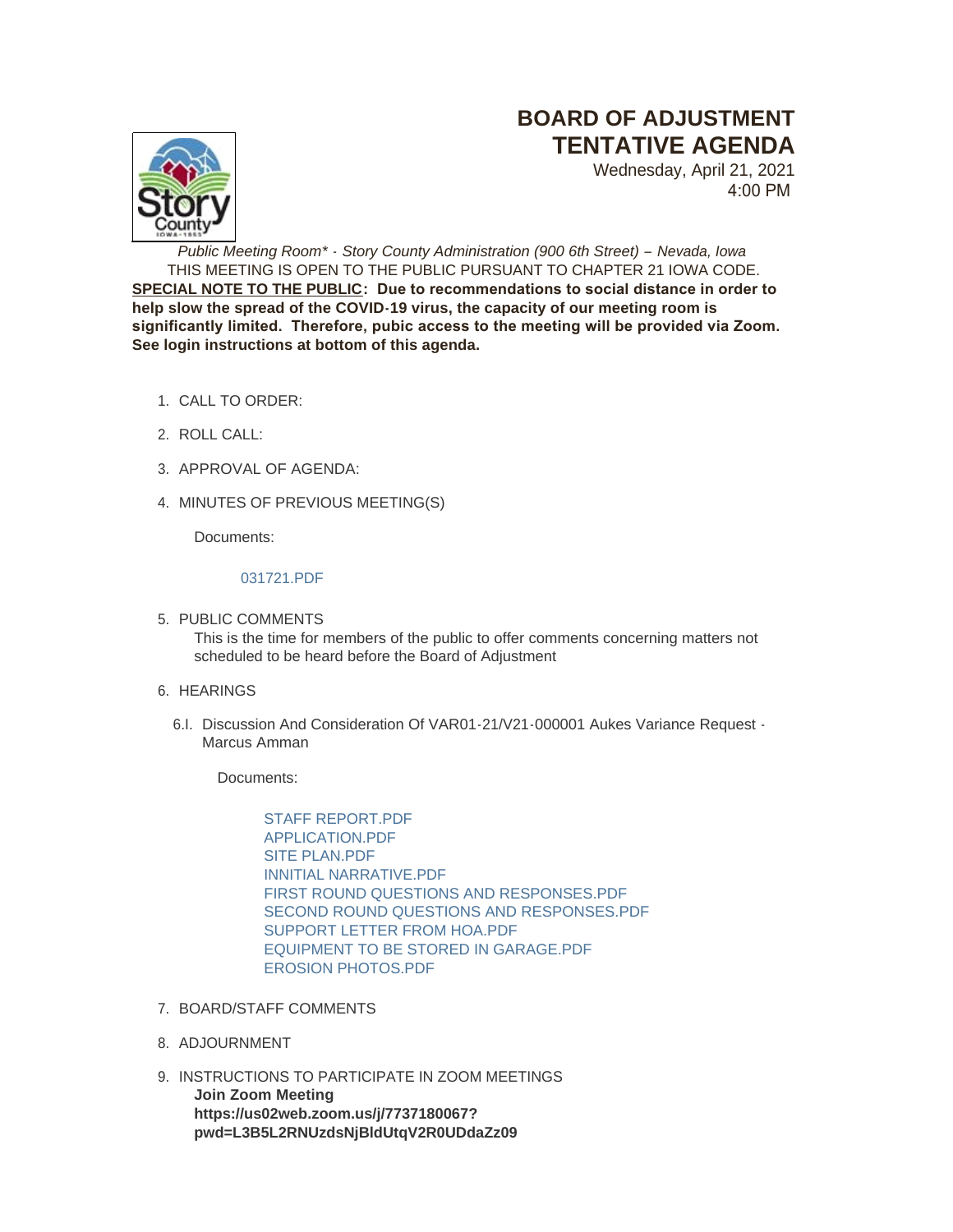**Meeting ID: 773 718 0067 Passcode: 1DR5W**g

### **One tap mobile**

+19292056099,,7737180067#,,,,,,0#,,540442# US (New York) +13017158592,,7737180067#,,,,,,0#,,540442# US (Germantown)

#### **Dial by your location**

- +1 929 205 6099 US (New York)
- +1 301 715 8592 US (Germantown)
- +1 312 626 6799 US (Chicago)
- +1 669 900 6833 US (San Jose)
- +1 253 215 8782 US (Tacoma)
- +1 346 248 7799 US (Houston)

# **Meeting ID: 773 718 0067**

#### **Passcode: 540442**

Find your local number: https://us02web.zoom.us/u/kr2gBYKBf

- <sup>l</sup> **We ask that you mute your phone to help eliminate background noise.**
- Audio recordings of all Board meetings will be posted on the STORY COUNTY WEBSITE
- **How to Participate in Meeting Discussions** 
	- $\circ$  If you would like to watch a meeting as it happens and participate in the

discussion, you can do so via Zoom (www.zoom.us). Zoom is a videoconferencing

platform that works across different internet-enabled devices and standard

telephones. Meetings that are being held via Zoom will have information on each agenda regarding how to access the meeting in Zoom. Each meeting is assigned a meeting ID (sometimes called a "webinar ID") that you will need to use to access the meeting.

- **Zoom video conferencing** You can access the meeting by either clicking the link found on the agenda, or by opening the Zoom application and entering the meeting ID number on the agenda.
	- $\circ$  Meeting participants will be able to watch and hear the meeting as it takes place.
	- ¡ **For portions of the meeting where public input is accepted, you will need to press the "unmute" button to speak, provide your name, address and your comments. Can also press the "raise hand button" to request to speak.**
- Zoom phone conferencing As an alternative to video conferencing. participants may call in to a phone conference using their touch-tone phone. Several call-in telephone numbers are provided on each meeting agenda. Unless otherwise indicated, the number is a long-distance phone number; charges may apply depending on your telephone provider.
	- $\circ$  Once you have dialed the telephone number provided, you will be prompted to enter the Meeting ID number (found on the agenda). During the meeting, you will be able to hear the discussion live, but will not be able to see any content.
	- ¡ **For portions of the meeting where public input is accepted, you will need to "unmute" to speak, provide your name, address and your comments. Press \*6 on phone to "unmute." Can also press \*9 to "raise hand" to request to speak.**